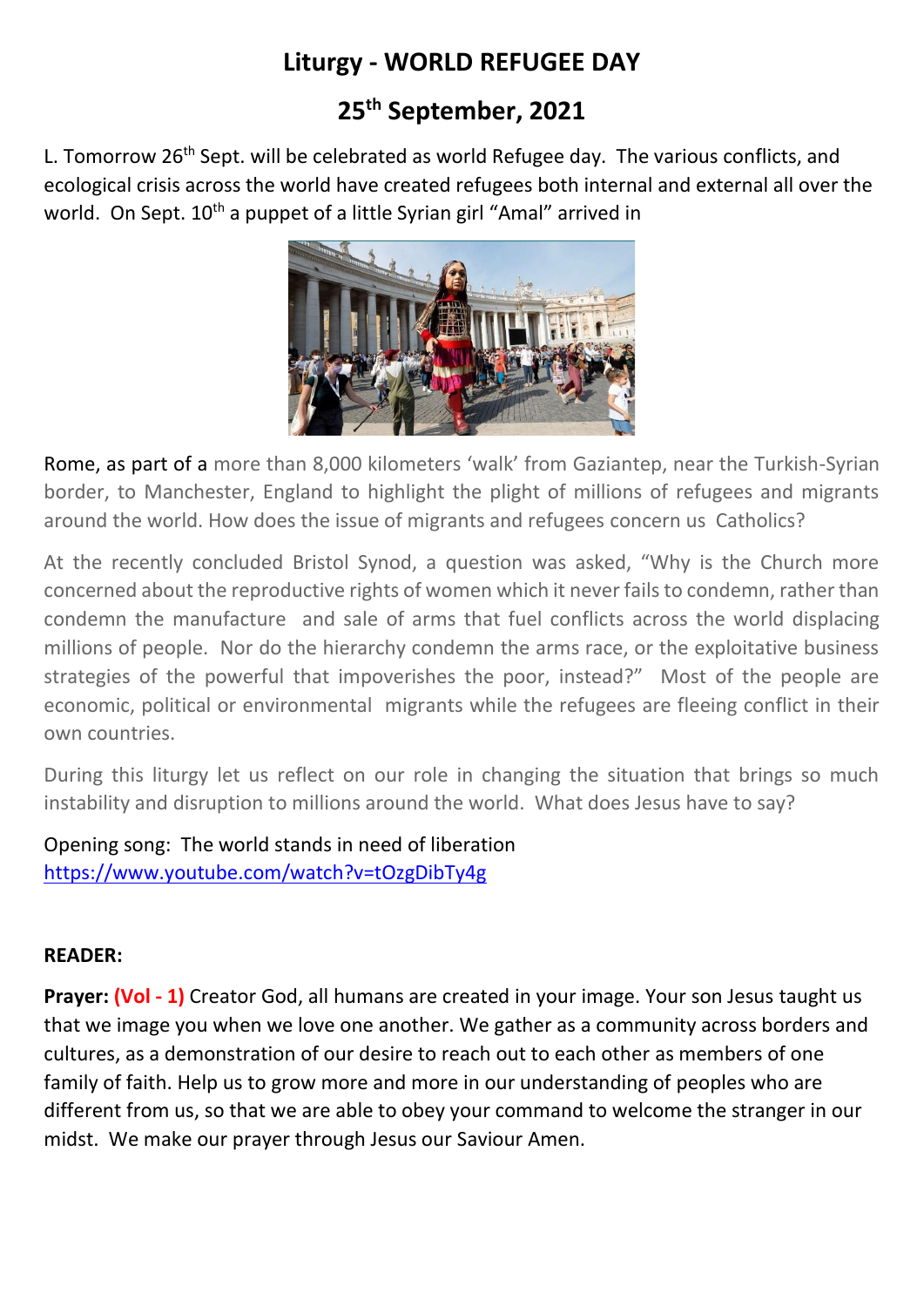L: The readings at this liturgy remind us of the various problems and fears or even dreams of the human being who risk migrating or taking refuge in a foreign land.

# **READER:**

1<sup>st</sup> Reading: Gen 12: 9-13. (Vol- 2)<sup>9</sup> Then Abram set out and continued toward the Negev.  $10$  Now there was a famine in the land, and Abram went down to Egypt to live there for a while because the famine was severe. <sup>11</sup> As he was about to enter Egypt, he said to his wife Sarai, "I know what a beautiful woman you are.  $12$  When the Egyptians see you, they will say, 'This is his wife.' Then they will kill me but will let you live. <sup>13</sup> Say you are my sister, so that I will be treated well for your sake and my life will be spared because of you."

# **READER:**

**2 nd Reading: Fratelli/Sorrelli Tutti 37 - 41** (Vol-3) Many migrants have fled from war, persecution and natural catastrophes. Others, rightly, "are seeking opportunities for themselves and their families. They dream of a better future and they want to create the conditions for achieving it". 38. Sadly, some "are attracted by Western culture, sometimes with unrealistic expectations that expose them to grave disappointments. Unscrupulous traffickers, frequently linked to drug cartels or arms cartels, exploit the weakness of migrants, who too often experience violence, trafficking, psychological and physical abuse and untold sufferings on their journey". Those who emigrate "experience separation from their place of origin, and often a cultural and religious uprooting as well. Fragmentation is also felt by the communities they leave behind, which lose their most vigorous and enterprising elements, and by families, especially when one or both of the parents migrate, leaving the children in the country of origin". For this reason, "there is also a need to reaffirm the right not to emigrate, that is, to remain in one's homeland".

"In some host countries, migration causes fear and alarm, often formented and exploited for political purposes. This can lead to a xenophobic mentality, as people close in on themselves, and it needs to be addressed decisively".[40] Migrants are not seen as entitled like others to participate in the life of society,

"Migrations, more than ever before, will play a pivotal role in the future of our world". At present, however, migration is affected by the "loss of that sense of responsibility for our brothers and sisters on which every civil society is based"

I realize that some people are hesitant and fearful with regard to migrants. I consider this part of our natural instinct of self-defence. Yet it is also true that an individual and a people are only fruitful and productive if they are able to develop a creative openness to others. I ask everyone to move beyond those primal reactions because "there is a problem when doubts and fears condition our way of thinking and acting to the point of making us intolerant, closed and perhaps even – without realizing it – racist. In this way, fear deprives us of the desire and the ability to encounter the other".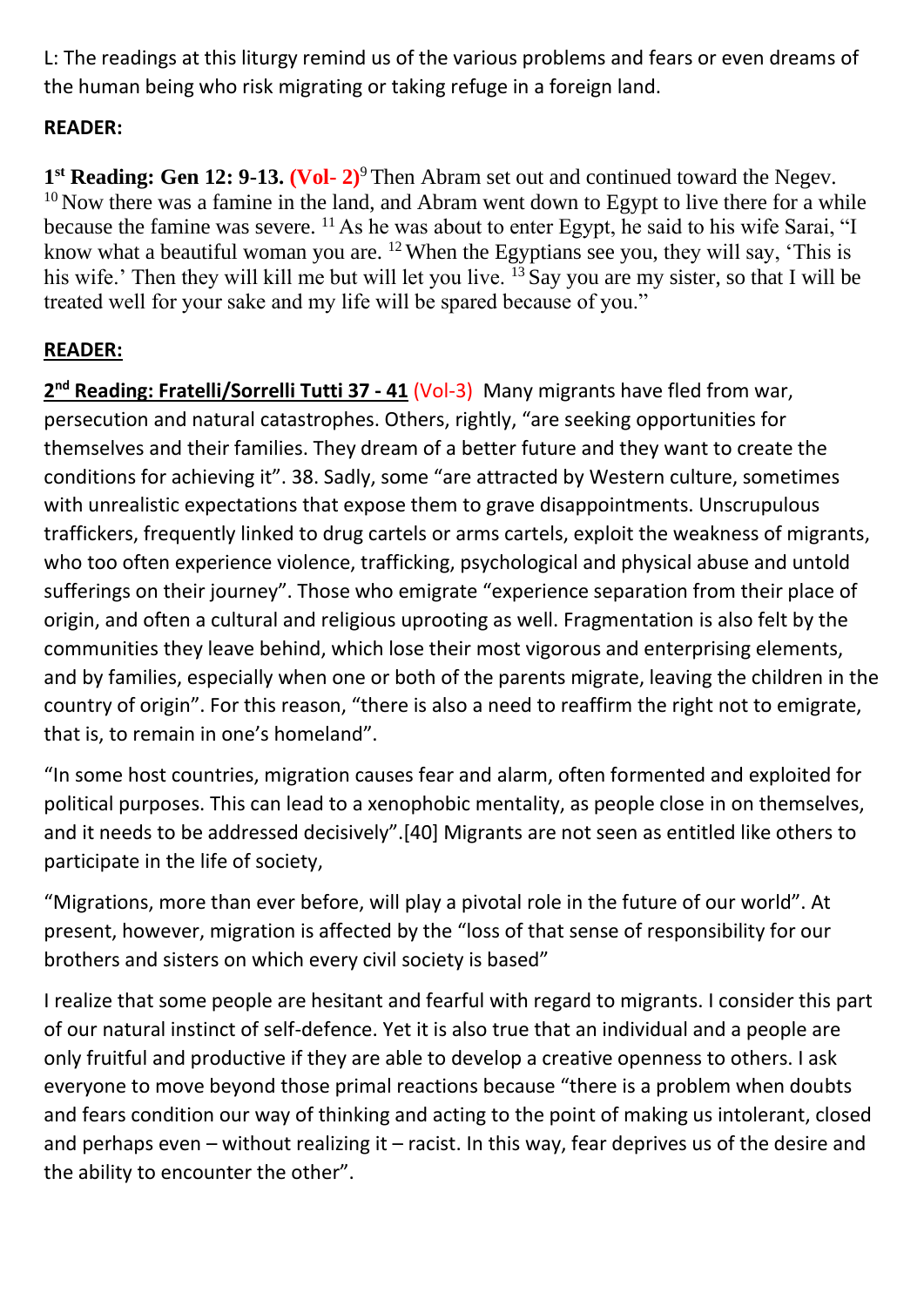#### **READER:**

**3 rd Reading: Gospel:Lk 10 vs 25-37 (Vol-4)** On one occasion a lawyer stood up to test Jesus. "Teacher," he asked, "what must I do to inherit eternal life?"

<sup>26</sup> "What is written in the Law?" he replied. "How do you read it?"

 $27$  He answered, "'Love the Lord your God with all your heart and with all your soul and with all your strength and with all your mind'<sup>[\[a\]](https://www.biblegateway.com/passage/?search=Luke%2010%3A25-37&version=NIV#fen-NIV-25391a)</sup>; and, 'Love your neighbor as yourself.'<sup>[\[b\]](https://www.biblegateway.com/passage/?search=Luke%2010%3A25-37&version=NIV#fen-NIV-25391b)</sup>"

<sup>28</sup> "You have answered correctly," Jesus replied. "Do this and you will live."

 $29$  But he wanted to justify himself, so he asked Jesus, "And who is my neighbor?"

 $30$  In reply Jesus said: "A man was going down from Jerusalem to Jericho, when he was attacked by robbers. They stripped him of his clothes, beat him and went away, leaving him half dead. <sup>31</sup> A priest happened to be going down the same road, and when he saw the man, he passed by on the other side. <sup>32</sup> So too, a Levite, when he came to the place and saw him, passed by on the other side.  $33$  But a Samaritan, as he traveled, came where the man was; and when he saw him, he took pity on him. <sup>34</sup> He went to him and bandaged his wounds, pouring on oil and wine. Then he put the man on his own donkey, brought him to an inn and took care of him. <sup>35</sup> The next day he took out two denarii<sup>c</sup> and gave them to the innkeeper. 'Look after him,' he said, 'and when I return, I will reimburse you for any extra expense you may have.'

<sup>36</sup> "Which of these three do you think was a neighbor to the man who fell into the hands of robbers?"

 $37$  The expert in the law replied, "The one who had mercy on him."

Jesus told him, "Go and do likewise."

Sharing reflections on the readings.

## **Spontaneous Prayers of the Faithful:**

Response to the Prayers: Loving God hear our prayer.

**Prayers over the bread & wine: (Vol-5) (***All hold up your bread & wine)***.** God of love, we bring to you the gift of ourselves, our service, our work for justice, truth and peace bringing hope to those who need it. Bless this bread and wine which we share in community, symbolizing our unity with your holy sacrifice of love.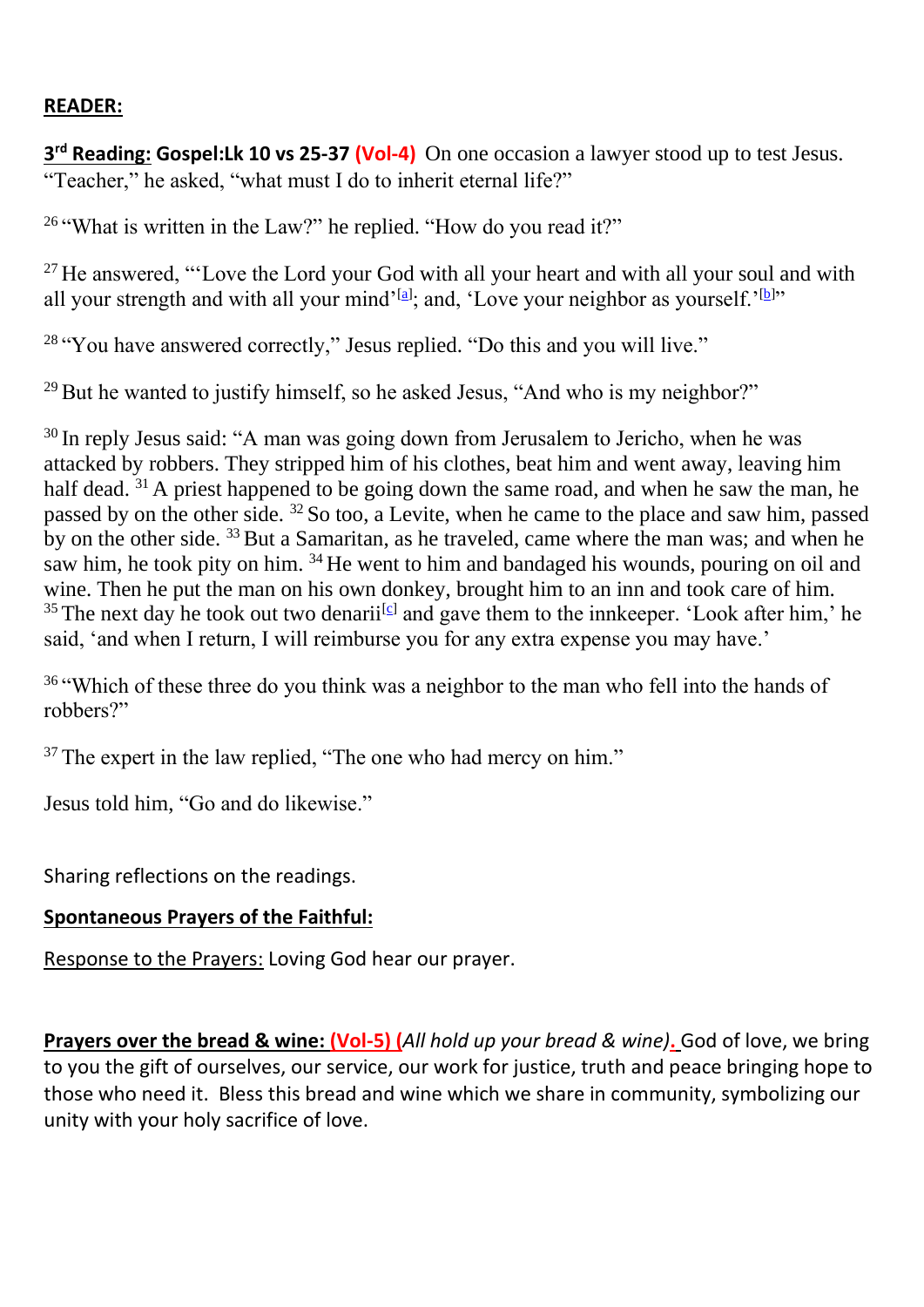#### **Eucharistic Prayer:**

Vol 6: God dwells in all people

#### A: **We are all members of God's family.**

V-6): Let us gather around the table as a family.

#### A: **Let us open our hearts to God and one another with thanksgiving and caring love.**

V-6. God we thank you for the blessing of peace and security in our lives. We thank you for the gifts you have blessed us with that have enabled us to come together to celebrate this Eucharist as a faith community.

#### A: **God help us to understand the plight of refugees and migrants.**

V-6. God we thank you for the freedom of choice and movement we enjoy in our homeland or beyond.

#### A: **God help us to understand the plight of refugees and migrants.**

V-6. Jesus you reached out beyond boundaries of race and gender to touch the life of the Samaritan woman bringing her abundance of life.

## A: **God help us to understand the plight of refugees and migrants.**

V-6. Jesus, may this bread and wine we bless be a reminder to us of your life lived for others, welcoming, transforming and making new the lives of people you encountered.

#### A: **God help us to understand the plight of refugees and migrants.**

*L. (Place your hand over the bread and wine)* Jesus, The bread and wine you shared with all those at table with you, was a gesture of the ultimate sacrifice you made and call us to remember, so that we can also do the same in memory of you, thus making the reign of God's love a reality in our midst.

## A: **God help us to understand the plight of refugees and migrants.**

(Vol-7) Loving God, in memory of Jesus our saviour, we commit ourselves to be servants of your reign of love and caring among people. In memory of the numerous saints and our loved ones gone before us still united with us in the bonds of faith and love, we confidently celebrate our unity as a prophetic community of faith. A community that shines the light of hope and love to draw humanity together in love. peace and care for each other and all creation. Amen.

#### The Lords Prayer said together:

**Loving and Caring God, we celebrate your love that binds us as a human family. Your care that satisfies our every need, and motivates us to love and care for those in need around us. To Live as a family may we be aware of the need to constantly understand and forgive each other to preserve our bonds of unity.**